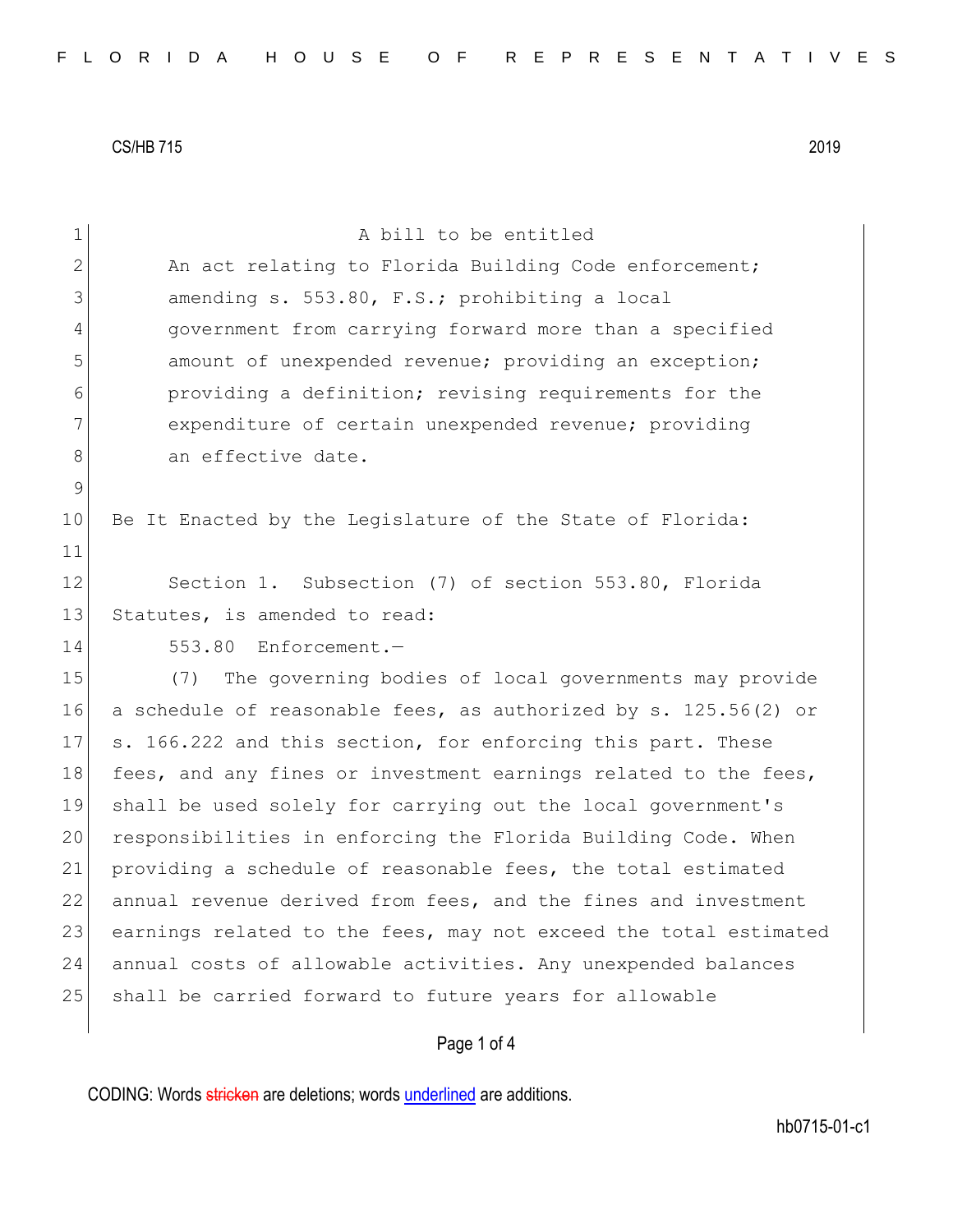activities or shall be refunded at the discretion of the local government. A local government may not carry forward an amount 28 exceeding the average of its operating budget for enforcing the Florida Building Code for the previous 4 fiscal years. For purposes of this subsection, the term "operating budget" does not include reserve amounts. Any amount exceeding this limit must be used as authorized in subparagraph (a) 2. However, a local government which established, as of January 1, 2019, a Building Inspections Fund Advisory Board consisting of five members from the construction stakeholder community and carries an unexpended balance in excess of the average of its operating 37 budget for the previous 4 fiscal years may continue to carry 38 such excess funds forward upon the recommendation of the advisory board. The basis for a fee structure for allowable activities shall relate to the level of service provided by the local government and shall include consideration for refunding 42 fees due to reduced services based on services provided as 43 prescribed by s. 553.791, but not provided by the local government. Fees charged shall be consistently applied. (a)1. As used in this subsection, the phrase "enforcing

46 the Florida Building Code" includes the direct costs and 47 reasonable indirect costs associated with review of building 48 plans, building inspections, reinspections, and building permit 49 processing; building code enforcement; and fire inspections 50 associated with new construction. The phrase may also include

## Page 2 of 4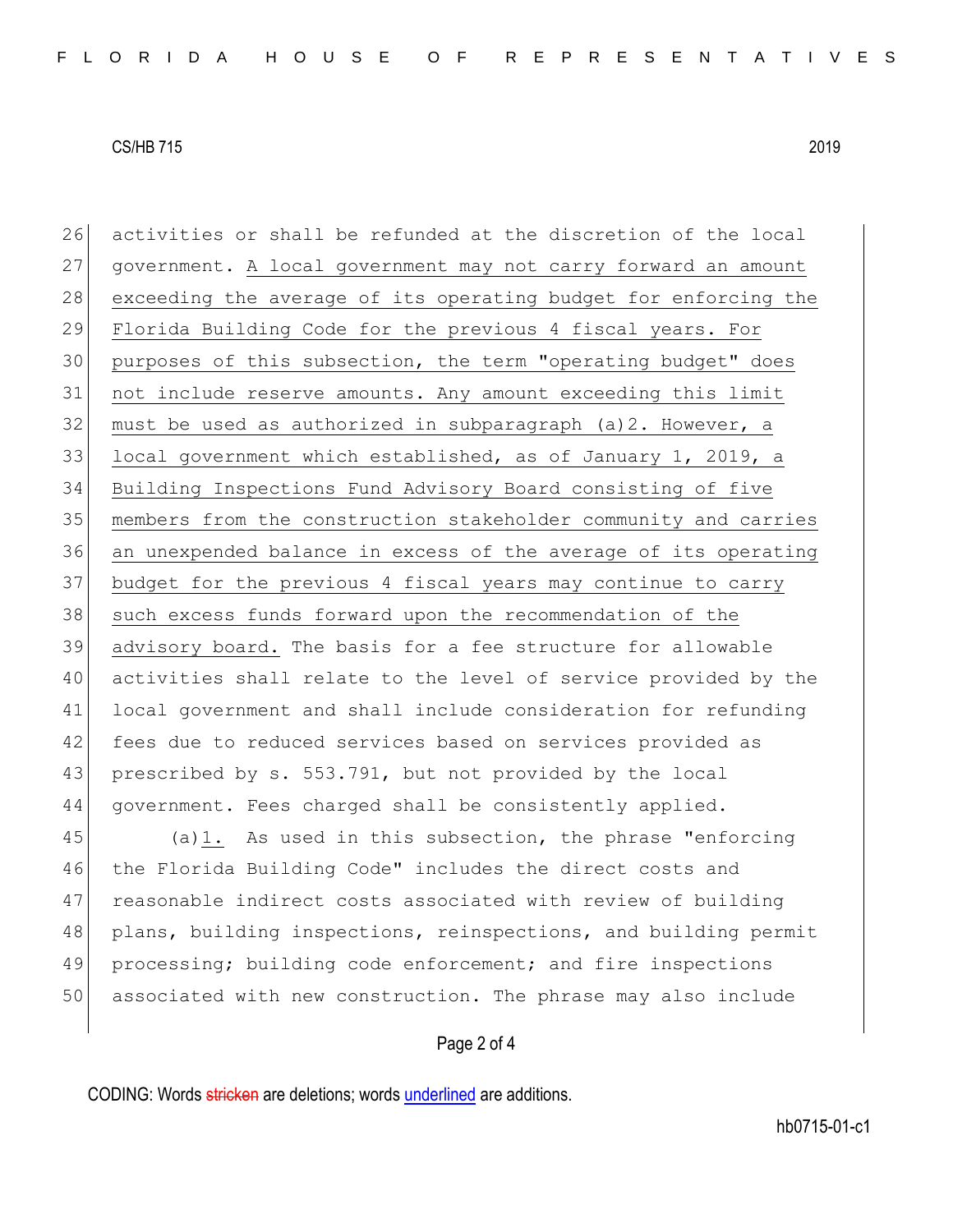| 51 | training costs associated with the enforcement of the Florida    |
|----|------------------------------------------------------------------|
| 52 | Building Code and enforcement action pertaining to unlicensed    |
| 53 | contractor activity to the extent not funded by other user fees. |
| 54 | 2. A local government must use any excess funds that it is       |
| 55 | prohibited from carrying forward to rebate and reduce fees or,   |
| 56 | upon the recommendation of representatives from the industries   |
| 57 | paying into the fund, provide funding to nonprofit organizations |
| 58 | under s. $501(c)$ (3) of the Internal Revenue Code to expand     |
| 59 | training opportunities for the construction industry, as defined |
| 60 | in $s. 440.02(8)$ .                                              |
| 61 | (b) The following activities may not be funded with fees         |
| 62 | adopted for enforcing the Florida Building Code:                 |
| 63 | Planning and zoning or other general government<br>1.            |
| 64 | activities.                                                      |
| 65 | Inspections of public buildings for a reduced fee or no<br>$2$ . |
| 66 | fee.                                                             |
| 67 | Public information requests, community functions,<br>3.          |
| 68 | boards, and any program not directly related to enforcement of   |
| 69 | the Florida Building Code.                                       |
| 70 | Enforcement and implementation of any other local<br>4.          |
| 71 | ordinance, excluding validly adopted local amendments to the     |
| 72 | Florida Building Code and excluding any local ordinance directly |
| 73 | related to enforcing the Florida Building Code as defined in     |
| 74 | paragraph (a).                                                   |
| 75 | A local government shall use recognized management,<br>(C)       |
|    | Page 3 of 4                                                      |